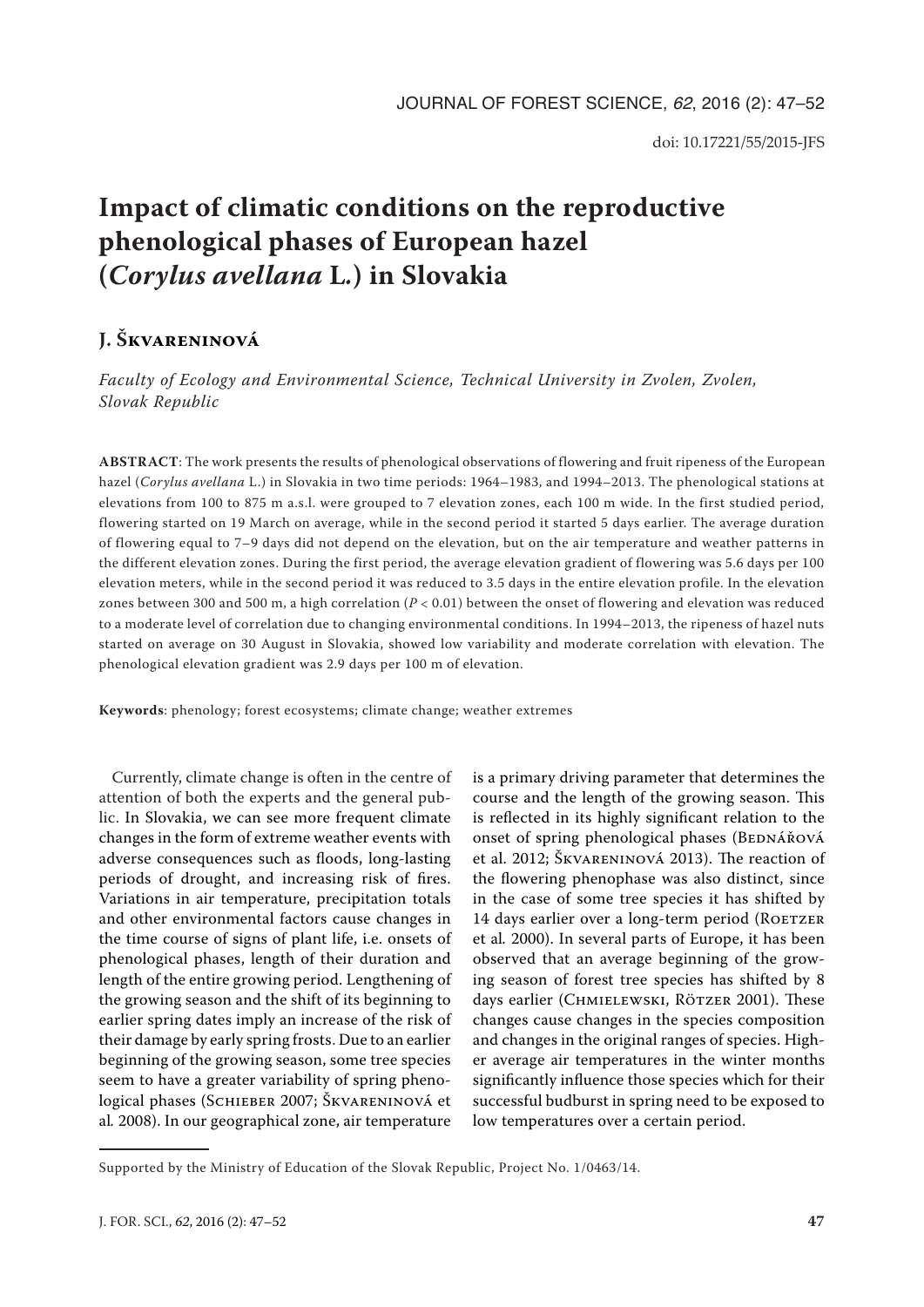Phenological observations contribute to the explanation of climate change in several ways (Schwartz 1999). Long-term phenological records at a species level may explain its biological responses to climate change. Suitable phenological models in combination with climate scenarios enable predicting future development of communities, competition and relationships between species, and population density (Chuine 2000; Schaber, Badeck 2003).

### **MATERIAL AND METHODS**

The European hazel belongs to tree species that start their phenological activity first with flowering in early spring. It is a reliable bioindicator of changes in climatic conditions along its elevation gradient in Slovakia, especially during the spring season. The data from 50 Slovak phenological stations representing the onset of flowering were processed in two 20–year periods: 1964–1983, and 1994–2013. The phenological stations were situated at elevations from 100 to 875 m above sea level, and were grouped to 7 elevation zones, each 100 m wide. The data on the beginning of fruit ripening were available only for the period 1994–2013, therefore it was not possible to reveal any changes by comparing the data with the older ones. Changes in the development of phenological phases with the increasing elevation can be expressed using so called elevation phenological gradient. The gradient is quantified as the difference in the onset of the phenological phase between the lowest and the highest site converted to 100 elevation meters.

Phenological observations were carried out in the forest stands of Slovakia, where hazel was in the undergrowth of mixed deciduous forests or created separate groups at forest edges. Phenological phases were determined following the valid methodology of the Slovak hydro-meteorological institute (Braslavská, Kamenský 1996). Each phenological phase was assessed on a set of 10 individuals. The onset of flowering occurred when male flowers of at least half of the individuals started to shed pollen. The ripeness of hazel nuts became evident by gradual colouring and hardening of nuts. In statistical data processing, we used the Julian calendar, in which the date of the phenological phase is represented by a serial number of the day of the year. Older data were transformed to create a uniform database. The data were processed in Microsoft Excel. The type of linear correlation was specified according to ŠMELKO and WOLF (1977).

## **RESULTS AND DISCUSSION**

In the period 1964–1983, the onset of hazel flowering in Slovakia started on 19 March on average. The earliest date during this period was recorded on February 14, 1966 in the first elevation zone, and the latest onset was recorded on May 10, 1970 in the seventh elevation zone. In the second period 1994–2013, the average onset of flowering was on 14 March. The earliest date of the onset of flowering occurred on January 15, 2007 in the first elevation zone. The latest flowering was on April 27 in 1997 and 2006. According to the presented data, the average date of hazel flowering has been shifted by 5 days earlier over the last 20 years. The earliest dates of average flowering were shifted by 3–19 days earlier in the second period than in the first period. The greatest differences of 12 and 19 days occurred in the  $4<sup>th</sup>$  and  $5<sup>th</sup>$  elevation zones. Despite the fact that only few older phenological records were available, the given phenological data indicate the changes of temperature conditions in Slovakia at the end of the winter and in the spring time. If we compared the average onset of flowering of the European hazel in Slovakia in the period 1994–2013 with the values representing a similar period in the Czech Republic (1991–2010) (Hájková et al. 2012), we revealed a shift of the phenophase by 8–13 days to later periods with the increasing elevation. These distinct time differences resulted from the geographic conditions of Slovakia and the increase of continentality toward the east.

From trend analyses we can detect whether the onset of flowering changes in time due to different climatic conditions (Figs 1, 2). In both examined periods we found a trend of earlier flowering by 2–6 days, however the trend was not significant. In the years 1994–2013, the trend of flowering decreased to 2 days. The results of ROETZER et al. (2000) are consistent with our findings, as they showed that



Fig. 1. The average onset of European hazel flowering in 1964–1983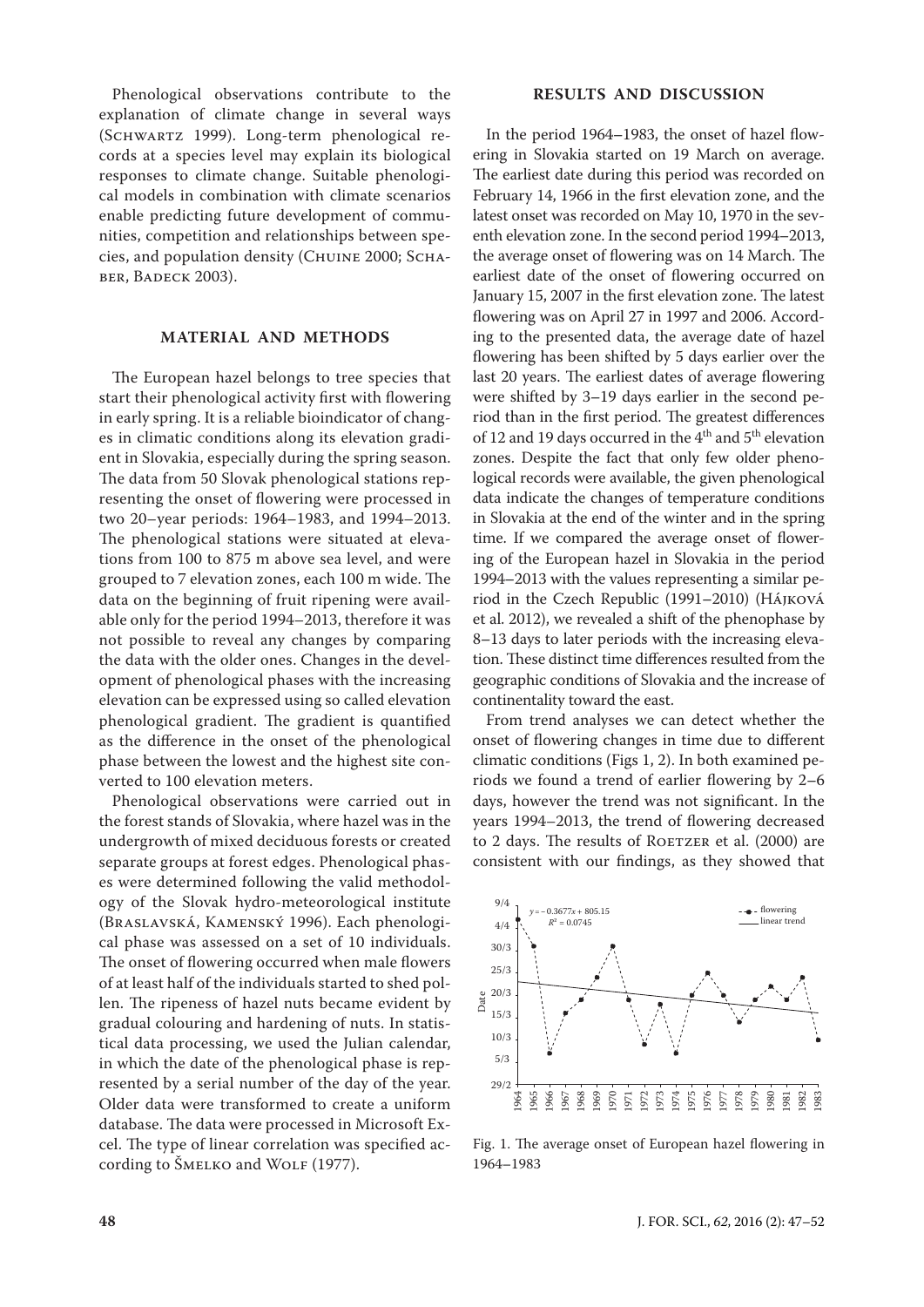

Fig. 2. The average onset of European hazel flowering in 1994–2013

over 40 years the onset of spring phenological phases of forest tree species in central Europe shifted by 13–15 days earlier. A longer time series of data is needed to confirm statistical significance of the earlier onset of flowering as a result of climate change.

High variability of flowering in the second period in all elevation zones  $(s_x = 2.4 - 34.5\%)$  is a signal of the hazel response to temperature extremes at the end of winter and in early spring. The signals are more pronounced in the earlier periods of the year. SCHIEBER (2007) also confirmed that higher variability of spring phenological phases is a result of climate change.

Elevation is a surrogate of a set of meteorological elements (temperature, precipitation), which cause changes in the course of plant phenological phases. With the increasing elevation, flowering in the elevation zones was unevenly delayed by 1 to 15 days in the first period, and by 1–10 days in the second period (Table 1). A comparison of the average onset of flowering in the individual elevation zones showed that in the second period the onset in the first four elevation zones was almost the same due to similar weather conditions. A higher coefficient of variation  $(R_{s_x}(\%))$  in the second period indicates more frequent alternation of warmer and cooler periods during the spring in Slovakia.

The analysis of a correlation between the average onset of flowering and elevation (Fig. 3) confirmed the significance of their relationship ( $P < 0.01$ ). In the first period, the value of the coefficient of determination was 0.88 and thus it showed high dependence, while in the second period the correlation was moderate  $(R^2 = 0.79)$  due to the similar average onset of flowering in the first five elevation zones. The results of the phenological analyses of hazel flowering in northeastern Slovenia also confirmed its significant dependence on maximum air temperature with a high level of correlation  $(R^2 = 0.64$ to 0.98) (Črepinšek et al. 2012). High correlations were determined between the mean air temperature and the start of spring phenological phases in trees of a mixed stand in the Drahanská vrchovina Upland region (MERKLOVÁ, BEDNÁŘOVÁ 2008). Correlation coefficients were statistically significant. To evaluate the relationships by means of the sum of effective temperatures  $> 5^{\circ}C$ , the stage of budbreak was most important in all studied species.

A phenological elevation gradient is a simpler way of expressing the change of environmental conditions in the vertical profile. In the first period, flowering was on average delayed by 5.6 days per 100 el-



Fig. 3. The relationship between the average onset of European hazel flowering and elevation in the monitored periods

| Table 1. Statistical characteristics of the onset of European hazel flowering in two different time periods |  |  |  |
|-------------------------------------------------------------------------------------------------------------|--|--|--|
|-------------------------------------------------------------------------------------------------------------|--|--|--|

| Elevation zone<br>(m a.s.l.) | 1964-1983 |     |     |               | 1994–2013            |    |     |     |               |                |
|------------------------------|-----------|-----|-----|---------------|----------------------|----|-----|-----|---------------|----------------|
|                              | Ø         | min | max | $s_{r}(\%)$   | $R_{s_{\infty}}(\%)$ | Ø  | min | max | $s_{r}(\%)$   | $R_{s_{x}}(%)$ |
| 100                          | 66        | 53  | 87  | $3.0 - 21.6$  | 18.6                 | 71 | 50  | 86  | $4.5 - 29.8$  | 25.3           |
| 200                          | 72        | 58  | 93  | $3.5 - 23.7$  | 20.2                 | 72 | 51  | 96  | $3.3 - 22.2$  | 18.9           |
| 300                          | 76        | 58  | 91  | $10.1 - 32.1$ | 22.0                 | 74 | 47  | 98  | $7.2 - 29.9$  | 22.7           |
| 400                          | 76        | 65  | 94  | $3.6 - 16.8$  | 13.2                 | 75 | 53  | 103 | $10.0 - 30.1$ | 20.1           |
| 500                          | 84        | 71  | 99  | $4.8 - 16.0$  | 11.2                 | 73 | 52  | 100 | $4.6 - 34.5$  | 29.9           |
| 600                          | 85        | 76  | 108 | $3.1 - 19.0$  | 15.9                 | 83 | 68  | 104 | $2.4 - 22.5$  | 20.1           |
| > 700                        | 100       | 81  | 111 | $5.0 - 26.0$  | 21.0                 | 90 | 73  | 107 | $2.4 - 24.3$  | 21.9           |

 $\oslash$  – arithmetic mean (Julian day), min – the earliest start, max – the latest start,  $s_{x}$ – coefficient of variation,  $R$  – variation range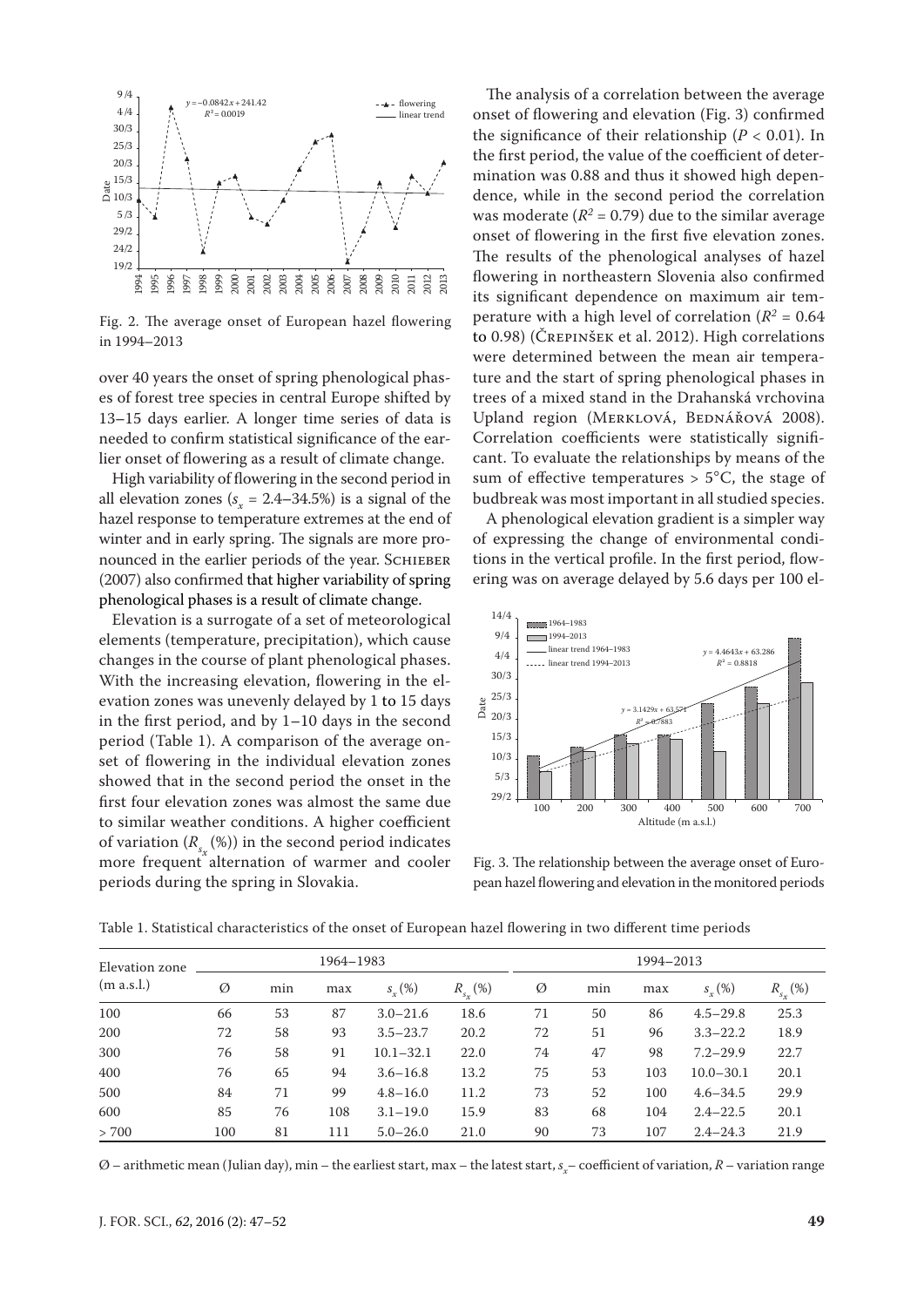

Fig. 4. Duration of European hazel flowering in the period 1994–2013 in individual elevation zones

evation meters, while in the second period the delay was reduced to 3.5 days per 100 elevation meters in the entire elevation profile. On the basis of these data we can predict climate changes in the form of increasing air temperature in the entire elevation profile. In Slovakia, elevation gradients in the flowering of shrubby tree species (*Sambucus nigra*, *Prunus spinosa*) were 3–4.3 days/100 m of elevation during the period 2007-2011 (SCHIEBER 2014).

An interesting comparison of the data representing hazel flowering in the period 1991–2004 from the coastal area in the north of Italy (10 m a.s.l.) and Slovakia (700 m a.s.l.) revealed the effect of continental climate on the phenological elevation gradient of flowering. In Italy, the average onset of flowering was on 19 January (Longo, SAULI 2010), while at the highest sites of hazel natural occurrence in Slovakia the onset was on 13 March. The average delay of flowering was 53 days, and the elevation gradient was 7.6 days/100 m. The presented values of flowering onset were affected by large differences (6.7–9°C) in the average monthly air temperature from January to March 1991–2004



Fig. 5. The onset of average ripeness of European hazel nuts in 1994–2013

between the sites due to elevation differences and continental climate in Slovakia.

Over long periods, tree species can react to changes of climatic conditions by changing the duration of their phenological phases. The duration of the phase is affected by long-term development of air temperature, but also by sudden changes of weather. In the years 1994–2013 (Fig. 4) flowering lasted from 7 to 9 days on average, the minimum and maximum duration was 5 and 14 days, respectively. The shortest duration of flowering was in 2005 and 2011 in all elevation zones. We can see from the figure that the duration of flowering is independent of elevation, and probably depends on weather patterns, which may vary in individual elevation zones even during one year.

In the years 1994–2013, the ripeness of hazel nuts started on 30 August on average in Slovakia. The earliest onset occurred in 1995, when the nuts started to be ripe on August24, while the latest average onset of ripeness was recorded on September 4, 2005. This phenological phase was characterised by a balanced course with low variability  $(s_x = 2.9 \text{ to }$ 5.4%). This is caused by stable weather conditions in late summer, when the temperature fluctuations and precipitation totals are minimal. Unlike the spring phenophase, the ripeness of nuts is mainly influenced by the onset of heat waves in early summer. The trend analysis (Fig. 5) confirmed the balanced course without a significant shift of the onset of ripeness over time. The shift of the phenophase to later periods was observed with the increasing elevation (Fig. 6). The shift was most pronounced between the first and second elevation zones (11 days) and between the sixth and seventh elevation zones (13 days). From the second to the fifth elevation zones, the onset was similar. A significant correlation at a moderate level was confirmed between the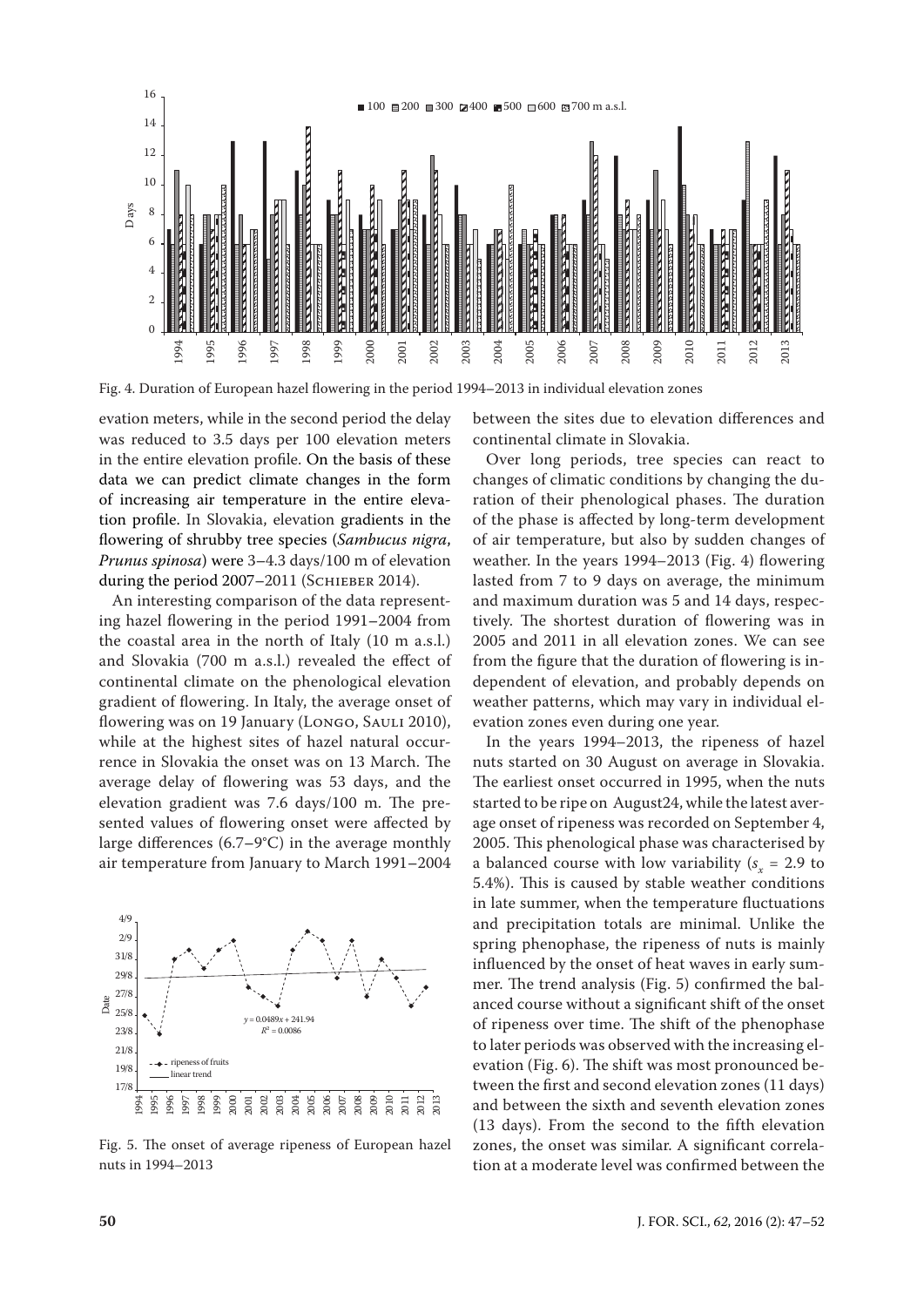

Fig. 6. The relationship between the average onset of ripeness of European hazel nuts and elevation in 1994–2013

ripening of nuts and elevation. The phenological elevation gradient of nut ripeness reached 2.9 days per 100 elevation meters, which confirms that differences between the sites are considerably smaller than in the case of the spring phenological phase. Similar results were also presented by SCHIEBER et al. (2013), who showed that the site differences in average onsets of autumn vegetative phenophases of common beech were significantly lower  $(1-1.78 \text{ day}/100 \text{ m})$  than those of spring phenophases.

### **CONCLUSION**

The analysis of the onset of European hazel flowering in the territory of Slovakia was aimed at revealing the impact of changes in environmental conditions caused by climate change on this phenophase in two periods 1964–1983, and 1994–2013. In the years 1964–1983, the average onset of flowering was on 19 March, while in the years 1994–2013, the onset was shifted by 5 days earlier. Despite the fact that the trend of an earlier onset of flowering by 2–6 days was not significant, the variability of the onset was greater in the second period. Due to climate change, warming at high elevations occurs, which was reflected in the decrease of the phenological elevation gradient between the two examined periods by 2 days per 100 elevation meters. In the second period, the average onset at elevations between 300 and 500 m occurred on 15 March. The changes of environmental conditions were also confirmed by a significant correlation between the onset of flowering and elevation at a high level  $(R^2 = 0.88)$  in the first period. The reduction of the correlation to a moderate level in the second period  $(R^2 = 0.79)$  was caused by similar average values of the onset of flowering in the first five elevation zones. The changes were also reflected in earlier average onsets of flowering

in almost every elevation zone in the second period compared to the first period. The average duration of flowering equal to 7–9 days did not depend on the elevation, but on the air temperature and weather patterns in the different elevation zones.

In 1994–2013, the ripeness of hazel nuts started in Slovakia on 30 August on average, and its variability was low  $(s_x \, %=2.9-5.4)$ . The course of this phenological phase over time was balanced with no temporal shifts of the ripeness. The determined elevation profile confirmed the significance of correlation between the ripening of nuts and elevation at a moderate level  $(R^2=0.74)$ . The phenological elevation gradient was 2.9 days per 100 m of elevation.

The results of the phenological observations of reproductive phenological phases of the European hazel revealed differences in several evaluated parameters that indicate climate warming and changes in the environmental conditions as a result of expected climate change.

#### **References**

- Bednářová E., Truparová L., Merklová L. (2012): Monitoring the spring phenological stages in a spruce monoculture in the Drahanska vrchovina upland in 2005–2011. Acta Universitatis Agriculturae et Silviculturae Mendelianae Brunensis, 60: 15–20.
- Braslavská O., Kamenský L. (1996): Fenologické Pozorovanie Lesných Rastlín. Bratislava, Slovenský Hydrometeorologický Ústav: 22.
- Chmielewski F.M., Rötzer T. (2001): Response of tree phenology to climate change across Europe. Agricultural and Forest Meteorology, 108: 101–112.
- Chuine I. (2000): A unified model for budburst of trees. Journal of Theoretical Biology, 207: 337–347.
- Črepinšek Z., Štampar F., Bogataj L.K., Solar A. (2012): The response of *Corylus avellana* L. phenology to rising temperature in north-eastern Slovenia. International Journal of Biometeorology, 56: 681–694.
- Hájková L., Voženílek V., Tolasz R., Kohut M., Možný M., Nekovář J., Novák M., Reitschläger D.J., Schmiedová V., Skokanová Z., Šedivý J., Škvareninová J. (2012): Atlas fenologických poměrů Česka. Praha, Olomouc, Český hydrometeorologický ústav Praha, Univerzita Palackého Olomouc: 311.
- Longo L.R., Sauli M.P. (2010): Flowering phenology and airborne pollen occurrence of *Corylus* and *Castanea* in Trieste (Italy), 1991–2004. Acta Botanica Croatica, 69: 199–214.
- Merklová L., Bednářová E. (2008): Results of a phenological study of the tree layer of a mixed stand in the region of the Drahanská vrchovina Upland. Journal of Forest Science, 54: 294–305.